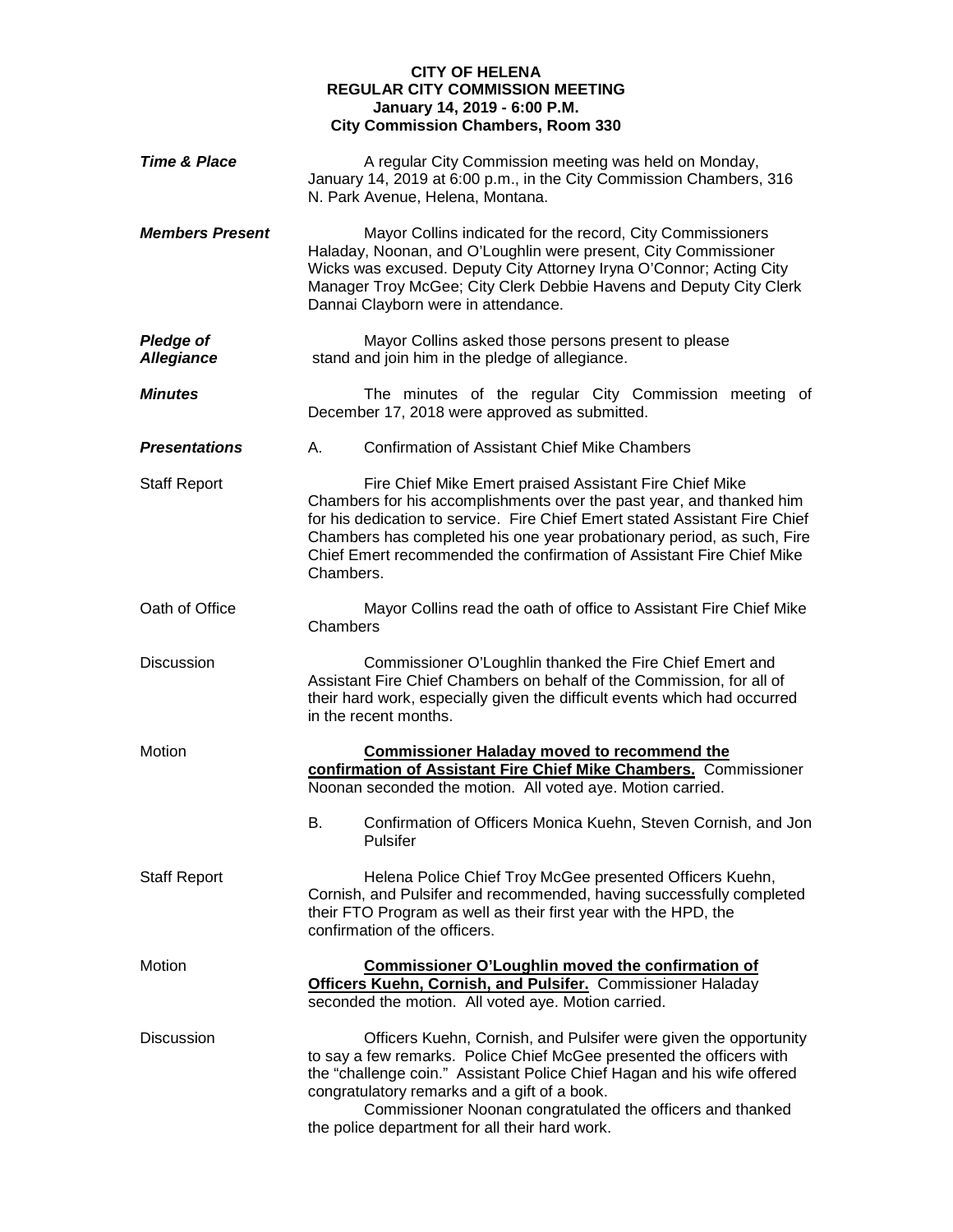## *Board Appointments* BOARD APPOINTMENTS:

Board of Adjustment, Helena Open Lands Management Advisory Committee (HOLMAC), Lewis & Clark County Heritage Preservation Tourism Council, Public Art Committee, Zoning Commission.

Mayor Collins recommended the following appointments.

**Board of Adjustment -** Appointment of Camie Zufelt to the Board of Adjustment. The unexpired term will begin upon appointment and expire September 30, 2021.

|                       | Helena Open Lands Management Advisory Committee (HOLMAC) -<br>Appointment of Brian Barnes to Helena Open Lands Management<br>Advisory Committee (HOLMAC.) The unexpired term will begin upon<br>appointment and expire on June 30, 2021.                                                                                                                                                                                                                                                                                                                       |
|-----------------------|----------------------------------------------------------------------------------------------------------------------------------------------------------------------------------------------------------------------------------------------------------------------------------------------------------------------------------------------------------------------------------------------------------------------------------------------------------------------------------------------------------------------------------------------------------------|
|                       | Lewis & Clark County Heritage Preservation Tourism Council -<br>Appointment of Renee Kelley to the Heritage Preservation commission.<br>The unexpired term will begin upon appointment and expire June 30,<br>2021.                                                                                                                                                                                                                                                                                                                                            |
|                       | Public Art Committee - Reappointment of Anastasia Burton and Abigail<br>St. Lawrence to the Public Art Committee. Terms will begin upon<br>appointment and expire December 31, 2021.<br>Appointment of Lou Archambault and Kristin Drees to the Public Art<br>Committee. Unexpired terms will begin upon appointment and expire<br>December 31, 2019 and December 31, 2020.                                                                                                                                                                                    |
|                       | Zoning Commission - Appointment of David (Kim) Wilson to the Zoning<br>Commission. Unexpired term will begin upon appointment and expire<br>September 30, 2021.                                                                                                                                                                                                                                                                                                                                                                                                |
| Public Comment        | Mayor Collins asked for public comment, none was received.                                                                                                                                                                                                                                                                                                                                                                                                                                                                                                     |
| Motion                | <b>Commissioner Noonan moved for approval of the board</b><br>appointments Zufelt, Barnes, Kelley, Burton, St. Lawrence,<br>Archambault, Drees, and Wilson as outlined above. Commissioner<br>Haladay seconded the motion. All voted aye, motion carried.                                                                                                                                                                                                                                                                                                      |
| <b>Consent Agenda</b> | <b>CONSENT AGENDA:</b><br>Claims<br>А.<br>В.<br>Award of Montana Department of Natural Resources and<br>Conservation and Montana Urban and Community Forestry<br>Association, Urban Forestry Program Development Grant.                                                                                                                                                                                                                                                                                                                                        |
| Discussion            | Commissioner O'Loughlin asked staff to give a timeline for the<br>expenditure of grant funds. Lead Arborist Chris Daly responded the<br>grant funds needed to be spent by September 30, 2019.<br>Commissioner Noonan requested that Arborist Daly offer an<br>update regarding the removal and replacement of the green ash trees,<br>and how the implementation of these grant funds would help in the long<br>term plan of green ash replacement. Arborist Daly stated the grant<br>would help to expedite the replacement of the trees, which was currently |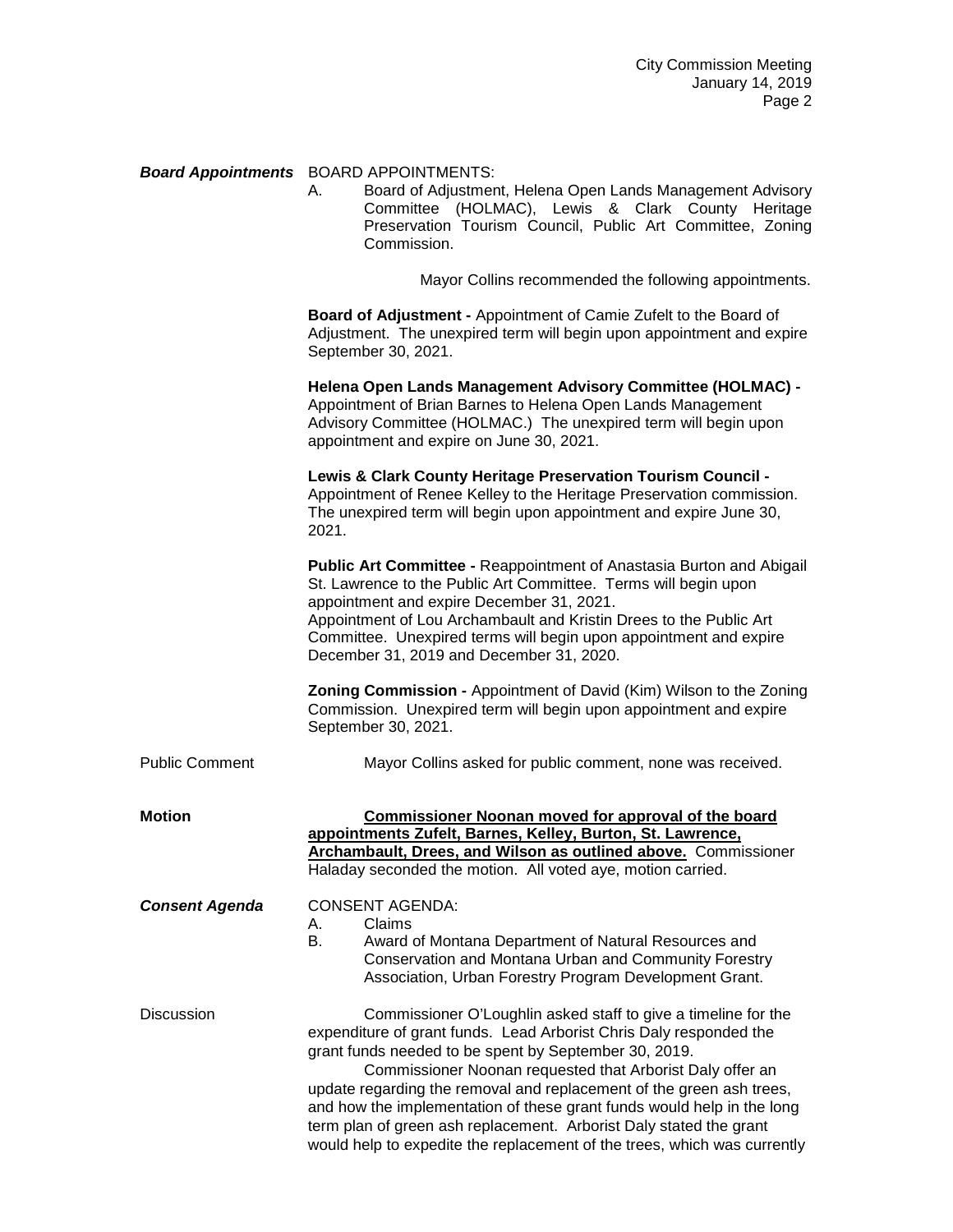down around 2%. Noonan asked where the latest data showed the green ash borer insect had been found in tree populations. Arborist Daly responded the current data has shown the insect has been found in South Dakota, but no data exists to show the speed at which the insect is spreading.

Commissioner Haladay asked for the total number of trees to be removed per year. Arborist Daly responded the current number ranged around 60, but the purpose of the grant would be to improve the amount of removals due to the outsourcing of this workload. Outsourcing would not only being more cost effective per tree, but also free up city staff to focus their efforts on planting. Commissioner Haladay asked Interim Parks and Recreation Director Marr to organize with incoming City Manager Cortez an update to be given in the next several months to review the budget needs for the Urban Forestry Management Plan, and the efforts associated with green ash borer mitigation.

Commissioner Noonan thanked the department for their work dealing with the green ash and related issues.

Acting City Manager McGee recommended approval of the claims and consent agenda item B.

| <b>Motion</b> | City Commissioner O'Loughlin moved approval of the                |  |
|---------------|-------------------------------------------------------------------|--|
|               | consent agenda, Items A-B. City Commissioner Haladay seconded the |  |
|               | motion. All voted aye, motion carried.                            |  |
|               |                                                                   |  |

## **Bid Award A.** Bid Award for the Missouri River Water Treatment Plant Chemical Feed Improvements Project #18-12.

City Engineer Ryan reported the Missouri River Water Treatment Plant (MRWTP) provides the seasonal summer and fall water supply for the City of Helena. The plant currently is capable of producing 10 million gallons of potable water daily. The plant utilizes surface water from the Missouri River through a flocculation and filtration system to provide water to the city during the high demand summer and fall months. The treatment plant has been in operation since 1960. At the present time, finished water delivered to town utilizing two pump stations. Chemical treatment is used at the plant for flocculation, pH adjustment, taste and odor reduction, and chlorine is utilized for disinfection of finished water. This project will replace six existing MRWTP chemical feed pumping systems with new systems. The systems to be replaced are reaching obsolescence, are beginning to fail, and have become maintenance intensive.

The City solicited and received 2 bids for the Missouri River Water Treatment Plant Chemical Feed Improvements Project on December 18, 2018. The lowest responsive bidder for the project was Advanced Pump & Equipment Inc., of Belgrade MT with a bid price of \$180,300.01.

The cost for this project is planned to be paid for by the City of Helena out of the Missouri River Budgeted Capital fund and is a planned upgrade to the City's water treatment system to increase reliability and reduce maintenance. This project is for the replacement of vital infrastructure for the City. Engineer Leland stated a very essential piece of City infrastructure will be replaced. Replacement of the chemical feed systems at MRWTP will ensure that the Missouri River Water Treatment Plant is capable of providing the City's high demand period water supply for the foreseeable future. Further, the Replacement and update of the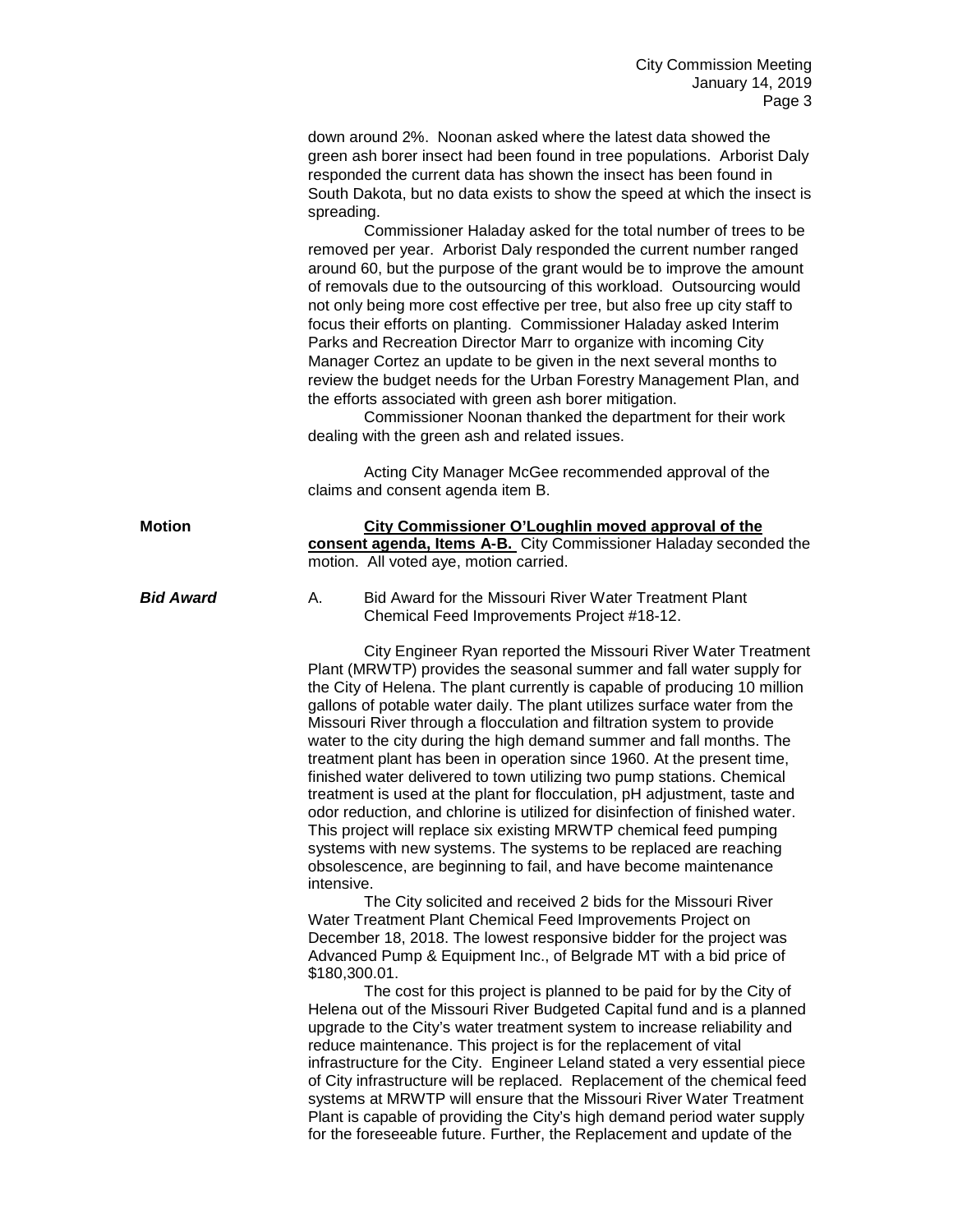chemical feed pumps will reduce energy consumption and maintenance. City Engineer Leland moved to award the Missouri River Water Treatment Plant Chemical Feed Improvements Project #18-12, to the lowest responsive bidder Advanced Pump & Equipment Inc. in the amount of \$180,300.01.

| <b>Public Comment</b> | Mayor Collins asked for public comment. None was received. |  |
|-----------------------|------------------------------------------------------------|--|
|                       |                                                            |  |

Motion **Commissioner Haladay moved to award the Missouri River Water Treatment Plant Chemical Feed Improvements Project #18-12, to the lowest responsive bidder Advanced Pump & Equipment Inc. in the amount of \$180,300.01**. Commissioner Noonan seconded the motion. All voted aye, motion carried.

B. Parking Kiosks, Smart Meters and Smart Phone App.

Staff Report Director of Helena Parking Commission Dave Hewitt reported three bids were received and opened for the new multi-space parking kiosks, and smart meters. The three companies are Flowbird, IPS and Amano. Two additional App companies submitted their smart phone App that interfaces with this equipment. This new equipment will be placed in the downtown parking district where currently one and two hour parking exists and replace current equipment that is in HPC parking lots that are outdated and are not capable of processing a credit card. The new equipment implementation will allow the public to pay by coin, credit/debit card and allow them to use their cell phone for the purpose of paying for parking. Total costs for equipment is estimated to be \$494,688 including shipping and installation.

Staff originally estimated a need of 56 kiosks and 300 smart meters. Numbers may vary slightly depending on final design. Annual operating cost for cloud based software and payment processing / gateway fees are estimated to be \$58,464, dependent on the number of transactions. This purchase will be funded using general fund borrowing authority from the State of Montana, Board of Investments, INTERCAP Loan Program.

Director Hewitt recommended the purchase of the Flowbird Inc. kiosk system due to the lowest monthly operating costs as well as customer ease of use. The recommended choice for the Civic Smart meter is also due to the lowest monthly fees and integration to the current meter housings on street. The Passport Parking App is recommended due to the advanced technology, equipment integration expertise, superior signage and completive usage fees. Implementation of this equipment will allow the public to easily make parking payments and allow more effective enforcement of the downtown area.

These parking equipment upgrades allow for options not currently offered by the Helena Parking Commission. Coin, credit/debit card payments and the use of a personal smart phone App will provide parking customers multiple options. The addition of pay to park technology at the current one and two hour areas will allow business customers the opportunity to park their vehicle for as long as they wish and pay for additional time without returning to the vehicle. Pay to park also creates parking turnover, offering more available parking by forcing business employees and squatters to move from prime spots to long term parking areas. Free one hour parking options will be available in designated garages and parking lots. The Helena Parking Commission will implement additional recommendations of the city master plan adopted by the City Commission. Director Hewitt asked the commission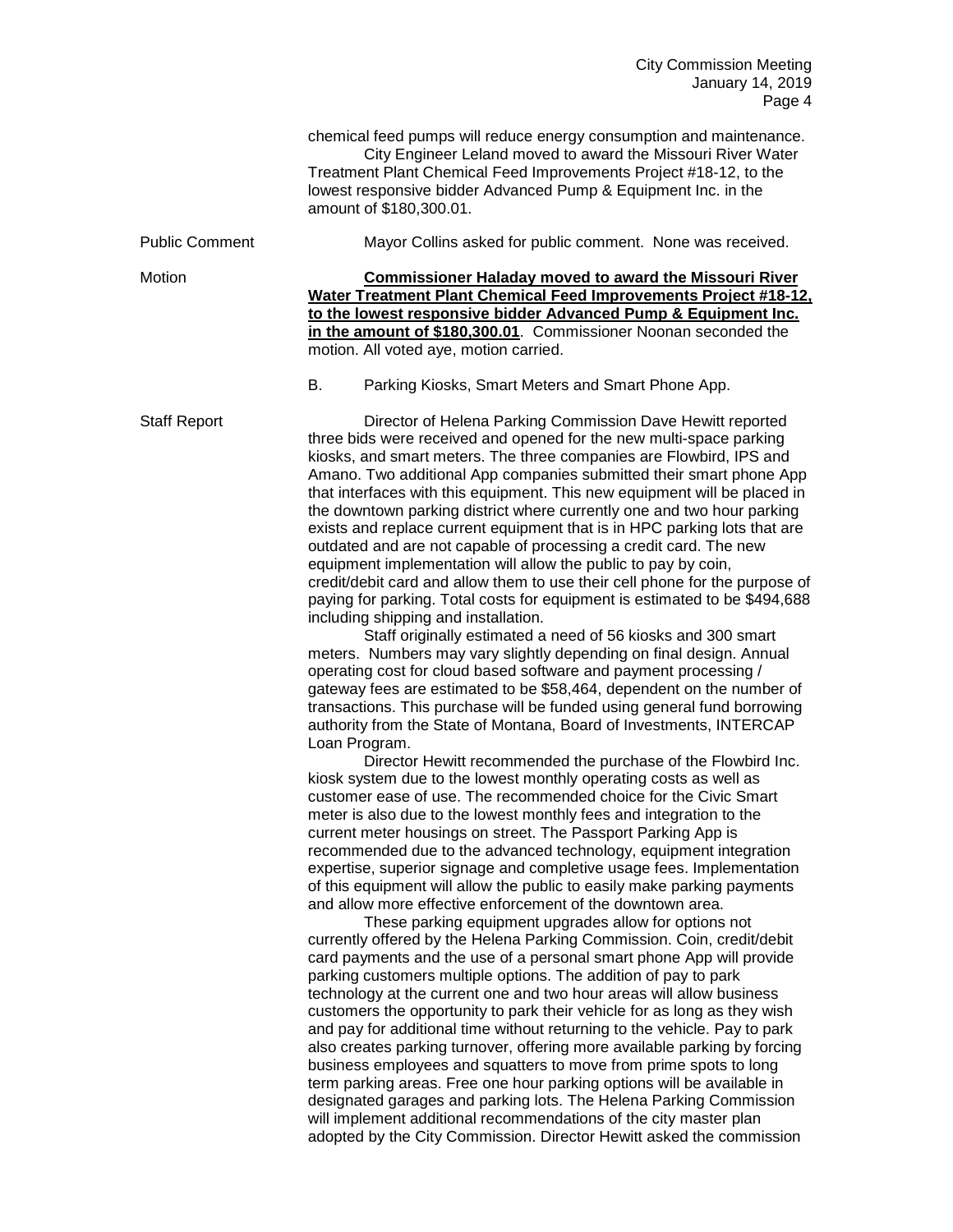|                       | for the flexibility to purchase 60 kiosks, if needed, due to a request of<br>City Manager Taylor to install kiosks in the newly acquired parking lot<br>adjacent to the new Law & Justice Center. This would also allow for<br>further flexibility if other kiosks are requested by the City in the future,<br>and if any additional changes are needed to the Parking Commissions<br>initial kiosk plan.<br>Director Hewitt recommended to award the bid to Flowbird Inc,<br>as the lowest responsible bidder for the purchase of Parking Kiosks at<br>\$6,323 each and monthly operating fees in the amount of \$52 each per<br>month.<br>Director Hewitt recommended to award the bid to Flowbird Inc.<br>as the lowest responsible bidder for the purchase of Smart Meters at<br>\$453 each and monthly operating fees in the amount of \$7 per meter per<br>month.<br>Director Hewitt recommended to award the contract to Passport<br>Parking Inc. as the lowest responsible Mobile Parking App bidder for<br>customer usage fees in the amount of \$.15 per transition.                                                                                                                             |
|-----------------------|------------------------------------------------------------------------------------------------------------------------------------------------------------------------------------------------------------------------------------------------------------------------------------------------------------------------------------------------------------------------------------------------------------------------------------------------------------------------------------------------------------------------------------------------------------------------------------------------------------------------------------------------------------------------------------------------------------------------------------------------------------------------------------------------------------------------------------------------------------------------------------------------------------------------------------------------------------------------------------------------------------------------------------------------------------------------------------------------------------------------------------------------------------------------------------------------------------|
| Discussion            | Commissioner O'Loughlin asked Director Hewitt how many<br>current meters existed in the downtown area, confirming the projected<br>need for the smart meters would increase from 250 to 300.<br>Commissioner O'Loughlin asked why the kiosks were not going to be<br>used in the areas where parking meters currently existed, as opposed to<br>replacing them with smart meters.<br>Director Hewitt stated the kiosks' expense was considered too<br>large to receive a proper return on investment, given some areas only<br>having a limited number of parking spaces, making smart meters a more<br>fiscally prudent choice. Hewitt stated the additional smart meter given<br>was due to a concern over investment.<br>Commissioner O'Loughlin asked how the payments of<br>individuals would be handled if they needed to move their car during their<br>paid parking period. Director Hewitt stated the kiosks, through the<br>mobile app, would allow an individual to move their car into a different<br>area from the original kiosk where payment was made, and still receive<br>credit for their time, as well as add more time if needed, as long as they<br>remain in the same parking zone. |
| <b>Public Comment</b> | Mayor Collins asked for public comment, none was received.                                                                                                                                                                                                                                                                                                                                                                                                                                                                                                                                                                                                                                                                                                                                                                                                                                                                                                                                                                                                                                                                                                                                                 |
| <b>Motion</b>         | <b>Commissioner Noonan moved to award the bid to Flowbird</b><br>Inc, as the lowest responsible bidder for the purchase of 60 Parking<br>Kiosks at \$6,323 each and monthly operating fees in the amount of<br>\$52 each per month for the total amount of \$416,820.00.<br>Commissioner Haladay seconded the motion.                                                                                                                                                                                                                                                                                                                                                                                                                                                                                                                                                                                                                                                                                                                                                                                                                                                                                      |
| <b>Discussion</b>     | Commissioner O'Loughlin stated for the record the parking<br>commission's recommendations were aligned with the Downtown<br>Strategic Plan, and the discussions were long standing with all relevant<br>parties in order to develop these recommendations with staff. The<br>commission has requested regular updates on the communications plan<br>being developed for the public and the timeline be provided to the<br>commission. The commission thanked staff for all of their work on<br>moving this project forward, as part of the overall downtown plan.<br>Commissioner Noonan affirmed Commissioner O'Loughlin's<br>sentiments and thanked all parties involved in the development of the<br>parking commission's plans, and its furtherance, as a component, of the<br>Downtown Master Plan.                                                                                                                                                                                                                                                                                                                                                                                                   |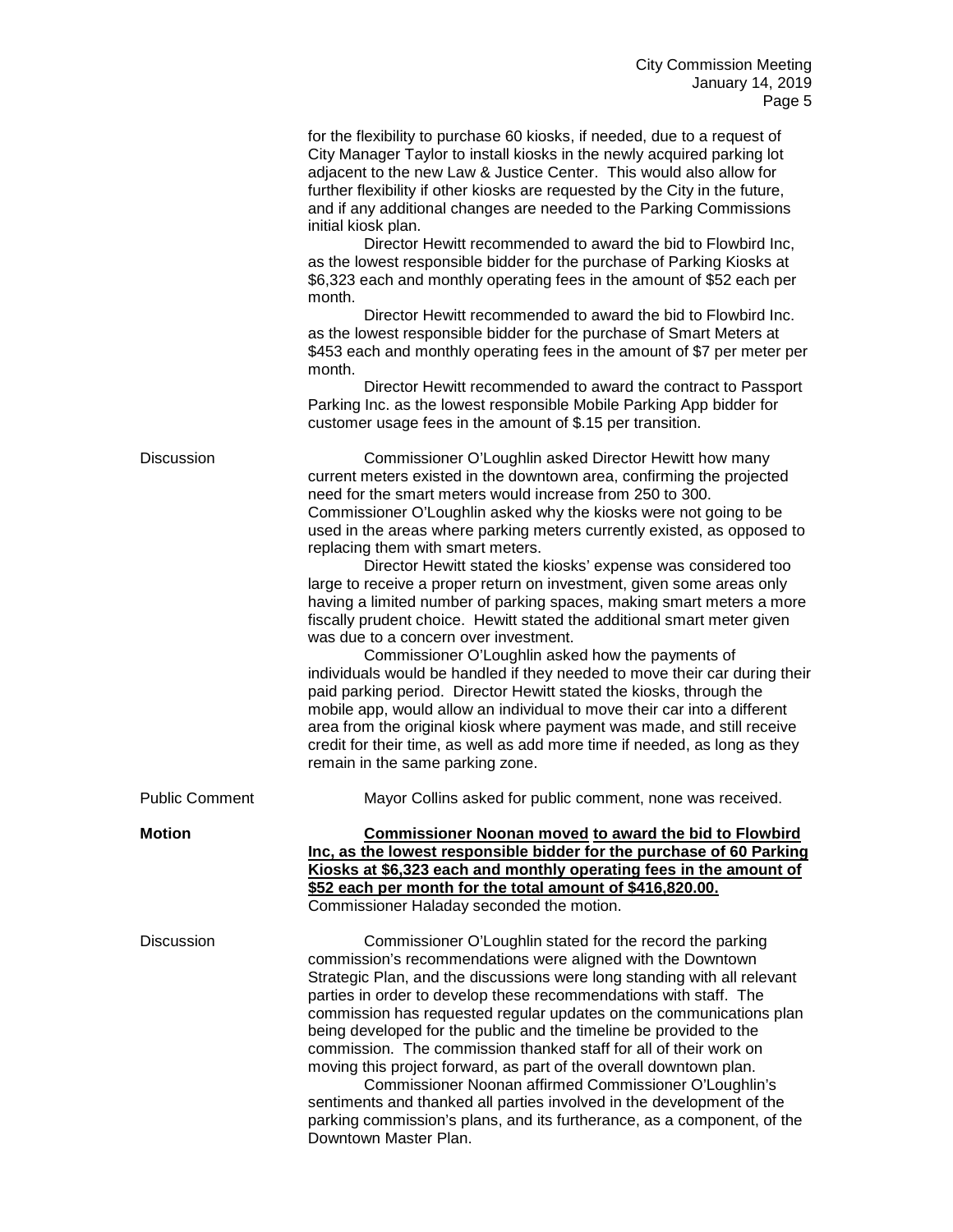| <b>Vote</b>                                                                                                                                          | All voted aye, motion carried.                                                                                                                                                                                                                                                                                                                                                                                                                                                                                                                                                                                                                                                                                                                                                                                                                                                                                 |
|------------------------------------------------------------------------------------------------------------------------------------------------------|----------------------------------------------------------------------------------------------------------------------------------------------------------------------------------------------------------------------------------------------------------------------------------------------------------------------------------------------------------------------------------------------------------------------------------------------------------------------------------------------------------------------------------------------------------------------------------------------------------------------------------------------------------------------------------------------------------------------------------------------------------------------------------------------------------------------------------------------------------------------------------------------------------------|
| <b>Motion</b><br><b>Motion</b>                                                                                                                       | Commissioner O'Loughlin moved to award the bid to<br>Flowbird Inc. as the lowest responsible bidder for the<br>purchase of 300 Smart Meters at \$453 each and monthly<br>operating fees in the amount of \$7 per meter per month for<br>the total amount of \$163,920.00. Commissioner Haladay<br>seconded the motion. All voted aye, motion carried                                                                                                                                                                                                                                                                                                                                                                                                                                                                                                                                                           |
|                                                                                                                                                      | <b>Commissioner Haladay moved to award the contract</b><br>to Passport Parking Inc. as the lowest responsible Mobile<br>Parking App bidder for customer usage fees in the amount<br>of \$.15 per transition. Commissioner Noonan seconded the<br>motion. All voted aye, motion carried.                                                                                                                                                                                                                                                                                                                                                                                                                                                                                                                                                                                                                        |
| COMMUNICATIONS/PROPOSALS FROM CITY COMMISSIONERS<br><b>Communications</b><br><b>From City Commissioners</b><br>No communications from Commissioners. |                                                                                                                                                                                                                                                                                                                                                                                                                                                                                                                                                                                                                                                                                                                                                                                                                                                                                                                |
| <b>Report of the City</b><br><b>Attorney</b>                                                                                                         | REPORT OF THE CITY ATTORNEY<br>Deputy City Attorney Iryna O'Connor reported the lawsuits by<br>S.H. and T.F. against the City of Helena have been dismissed by the<br>district court and the timeline for appeal has passed; as such the matter<br>is now considered closed.<br>Deputy City Attorney O'Connor stated the public commentary<br>has begun for the two applicants for the Municipal Judgeship Vacancy<br>for the two applicants: Anne Peterson and James Reavis. The<br>applications for each are available on the City of Helena website for<br>viewing, and public comment can be submitted with the general<br>comment form online, or to the City Clerk office via email, mail, or in<br>person. The public comment period ends on Sunday January 27 <sup>th.</sup> The<br>Mayor and Commission will be reviewing all materials on January 30 <sup>th</sup><br>and to finalize the selection. |
| <b>Report of the City</b><br><b>Manager</b>                                                                                                          | <b>REPORT OF THE CITY MANAGER</b><br>Acting City Manager Troy McGee stated he would continue as<br>acting as City Manager until Sunday, January 20th, when Manager<br>Taylor returns. The incoming City Manager Ana Cortez will begin her<br>tenure on January 23 <sup>rd</sup> .                                                                                                                                                                                                                                                                                                                                                                                                                                                                                                                                                                                                                              |
| <b>Report from the</b><br><b>Helena Citizens</b>                                                                                                     | REPORT FROM THE HELENA CITIZENS COUNCIL<br>No report given.                                                                                                                                                                                                                                                                                                                                                                                                                                                                                                                                                                                                                                                                                                                                                                                                                                                    |
| <b>Regular Items</b>                                                                                                                                 | CONSIDER GRANTING NORTHWESTERN ENERGY A<br>А.<br>UTILITY EASEMENT ACROSS TRACT A AS SHOWN ON<br>CERTIFICATE OF SURVEY NO. #3120033 AND TRACT B ON<br>CERTIFICATE OF SURVEY NO. #3312918.                                                                                                                                                                                                                                                                                                                                                                                                                                                                                                                                                                                                                                                                                                                       |
| <b>Staff Report</b>                                                                                                                                  | Deputy City Attorney O'Connor reported Northwestern Energy<br>("Northwestern") is installing new infrastructure in the Helena valley to<br>accommodate increased demand and to improve reliability of electrical<br>service to its customers. Part of the project requires the installation of a<br>100 KV above-ground electric utility line and appurtenant infrastructure                                                                                                                                                                                                                                                                                                                                                                                                                                                                                                                                   |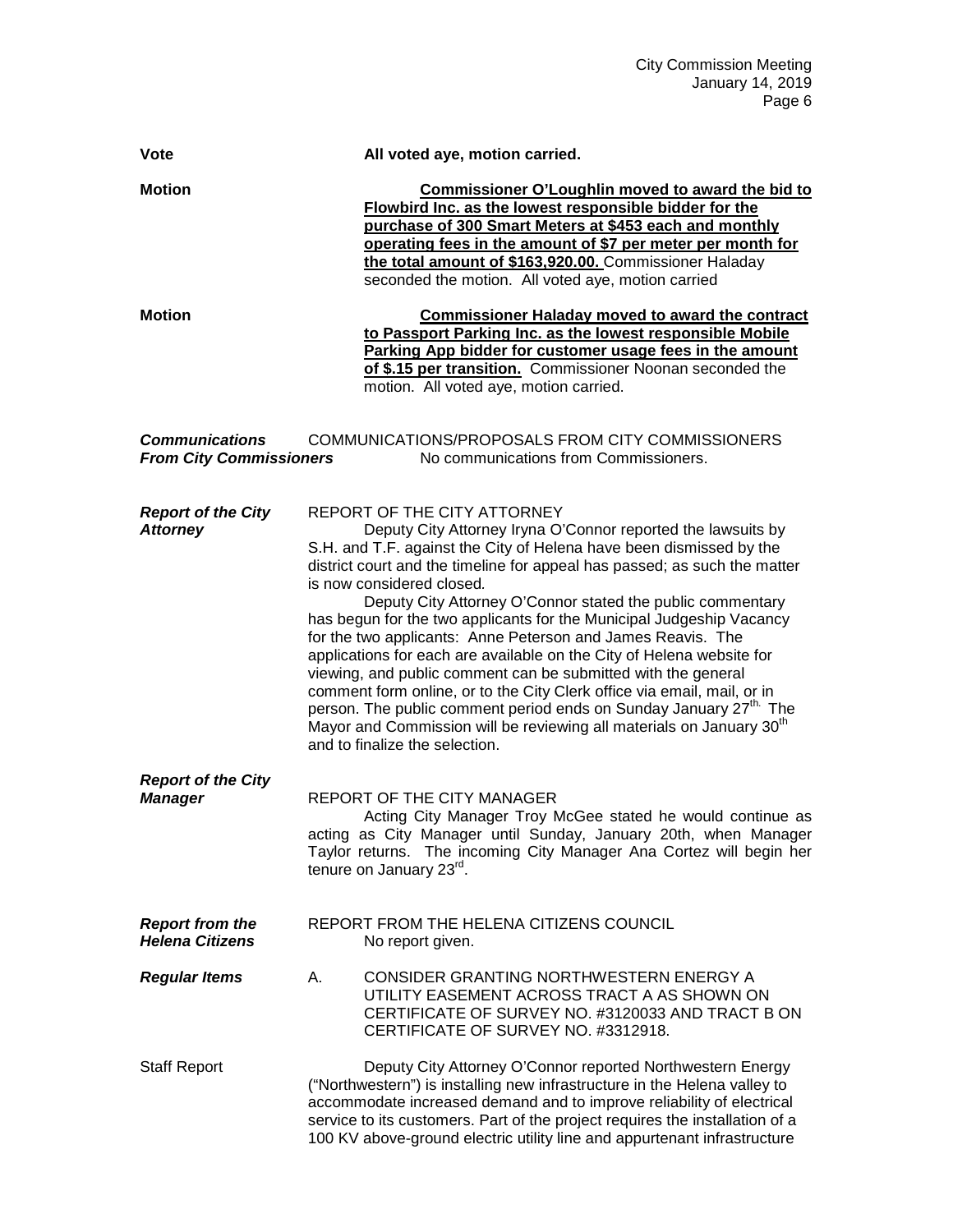located across City owned properties north of town. Northwestern owns a 1.6 acre tract that is landlocked between City, County and Greyn family property. That 1.6 acre tract, known as Tract B on Certificate of Survey No. 3120033 has Northwestern electric utility infrastructure on it.

In 2013 the City granted Prickly Pear Simmental Ranch, LLP a twenty-foot wide access easement to maintain an electric service line across the northern twenty feet of City's Tract A as shown on Certificate of Survey No. 3120033. A small portion of the proposed easement to Northwestern would "overlap" with the previous easement granted to Prickly Pear Simmental Ranch, LLP on its extreme western end adjacent to Tract B as shown on Certificate of Survey No. 3120033. Northwestern has requested from the City a 1.59 acre easement to accommodate the construction of the above mentioned electric utility line. Northwestern will compensate the City at \$12,086 per acre for a total of \$19,250. The City would like to continue to work cooperatively with Northwestern, however, additional city property would be subject to easement.

Deputy Attorney O'Connor recommend granting a utility easement to Northwestern Energy across Tract A as shown on Certificate of Survey No. 3120033 and Tract B on Certificate of Survey No. 3312918, as more specifically shown and defined on Exhibit "A" attached to the proposed Utility Easement document.

Public Comment Mayor Collins called for public comment. None was received.

**Motion City Commissioner Haladay moved to grant a utility easement to Northwestern Energy across Tract A as shown on Certificate of Survey No. 3120033 and Tract B on Certificate of Survey No. 3312918, as more specifically shown and defined on Exhibit "A" attached to the proposed Utility Easement document.**  Commissioner O'Loughlin seconded the motion. All voted aye, motion carried.

> B. CONSIDER ACCEPTANCE OF A DONATION OF A WATER FEATURE TO BE PLACED IN HILL PARK.

Staff Report **Acting City Manager McGee introduced Mr. Ron Waterman, who** Staff Report would be presenting a proposal of a donation of a water feature to the City of Helena to be placed in Hill Park.

> Ron Waterman reported the Confederate Memorial Fountain was removed from Hill Park on August 2017. Since that time, the site of the former fountain has remained vacant.

> Mr. Waterman stated the Equity Fountain Project Committee, including himself; wish to donate to the City a water feature to be placed in Hill Park at the site of the former Confederate Memorial Fountain. The water feature will be designed by James Dihn and Michael Stutz based on the Sphere of interconnectedness concept design submitted by the artists. Once the water feature is designed and produced, the City will contract for the shipment and installation of the feature. The Helena Public Art Committee supports this donation. Through this installation the City will gain a water feature that can serve as a community gathering place in Hill Park. Funding for the project will be from private donations. The final cost is estimated including some minor additions to be approximately \$110,000. Currently \$70,000 in funds has been raised. The amount above of the actual cost of installation would provide a resource for the future maintenance is expected to be funded by these additional monies. Since the installation will be on public property, it will be the responsibility of the public to maintain and care for the feature,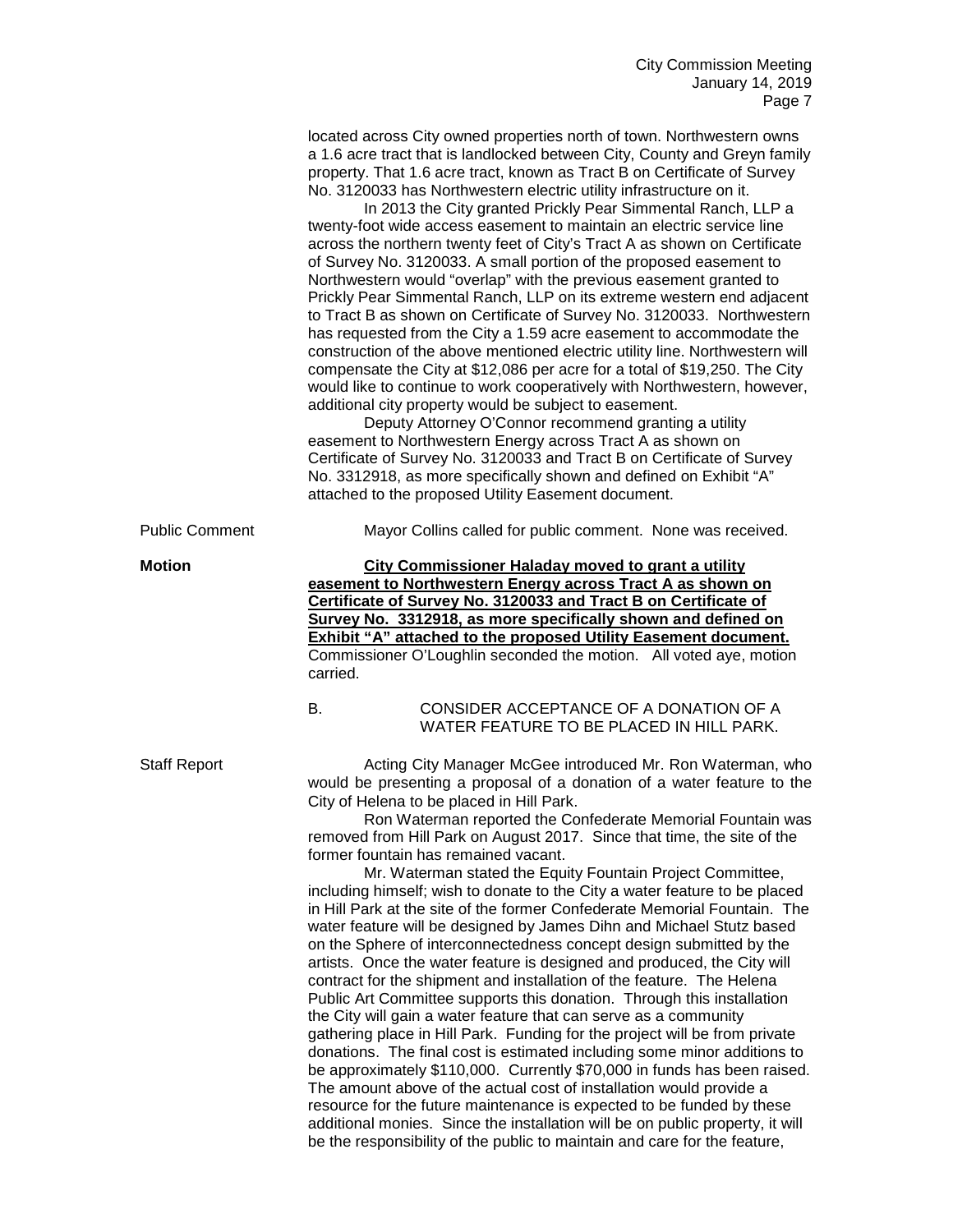|                                                                                        | and donation of time and services are expected to help in this<br>maintenance. The installation of the feature is expected sometime in<br>July 2019.<br>Mr. Waterman recommended the commission accept the<br>recommendation of the Equity Fountain Project Committee of a water<br>feature, to be placed in Hill Park at the site of the former Confederate<br>Memorial Fountain.                                                                                                                                                                                                                                                                                                                                                                                                                                                           |
|----------------------------------------------------------------------------------------|----------------------------------------------------------------------------------------------------------------------------------------------------------------------------------------------------------------------------------------------------------------------------------------------------------------------------------------------------------------------------------------------------------------------------------------------------------------------------------------------------------------------------------------------------------------------------------------------------------------------------------------------------------------------------------------------------------------------------------------------------------------------------------------------------------------------------------------------|
| <b>Public Comment</b>                                                                  | Mayor Collins called for public comment, none was received.                                                                                                                                                                                                                                                                                                                                                                                                                                                                                                                                                                                                                                                                                                                                                                                  |
| <b>Discussion</b>                                                                      | Commissioner O'Loughlin asked what conversations have<br>occurred with the HPAC regarding the water feature donation.<br>Mr. Waterman stated he has maintained regular discussions with the<br>HPAC since beginning the process in January of 2018. In those<br>discussions it was found to be in the best interest to allow Mr. Waterman<br>to continue with the Equity Fountain project with full support of their<br>committee. A public forum was created to present the project to the<br>HPAC, in conjunction with City Manager Taylor. The HPAC committee<br>voted unanimously to support the project. He stated he has also been<br>working with the Helena Parks and Recreation staff regarding the<br>installation and space usage throughout the process, and has found the<br>staff to very cooperative and supportive, as well. |
| <b>Motion</b>                                                                          | <b>Commissioner Noonan moved to accept the donation from</b><br>Ron Waterman and the Equity Fountain Project Committee of a<br>water feature, to be placed in Hill Park at the site of the former<br>Confederate Memorial Fountain. Commissioner O'Loughlin seconded<br>the motion. All voted aye, motion carried.                                                                                                                                                                                                                                                                                                                                                                                                                                                                                                                           |
| <b>Public</b>                                                                          | PUBLIC COMMUNICATIONS                                                                                                                                                                                                                                                                                                                                                                                                                                                                                                                                                                                                                                                                                                                                                                                                                        |
| <b>Communications</b>                                                                  | Mr. Richard Schutte, of 1061 N. Ewing, spoke regarding the<br>water sewer line service program. He stated he was concerned over the<br>additional charges on his water bill. He stated he understood the<br>purpose of the program after speaking with staff and commission<br>members, but was concerned over the lack of a definitive end date to the<br>charge. He requested the commission define an end date for the<br>additional charges, once the program becomes "self-funding."                                                                                                                                                                                                                                                                                                                                                    |
| <b>Meetings of Interest</b>                                                            | <b>MEETINGS OF INTEREST</b>                                                                                                                                                                                                                                                                                                                                                                                                                                                                                                                                                                                                                                                                                                                                                                                                                  |
| Administrative Meeting - January 23, 2018 - 4:00 p.m. - Room 326, City-County Building |                                                                                                                                                                                                                                                                                                                                                                                                                                                                                                                                                                                                                                                                                                                                                                                                                                              |

Regular City Commission Meeting - January 28, 2019 - 6:00 p.m. - Commission Chambers, City-County Building